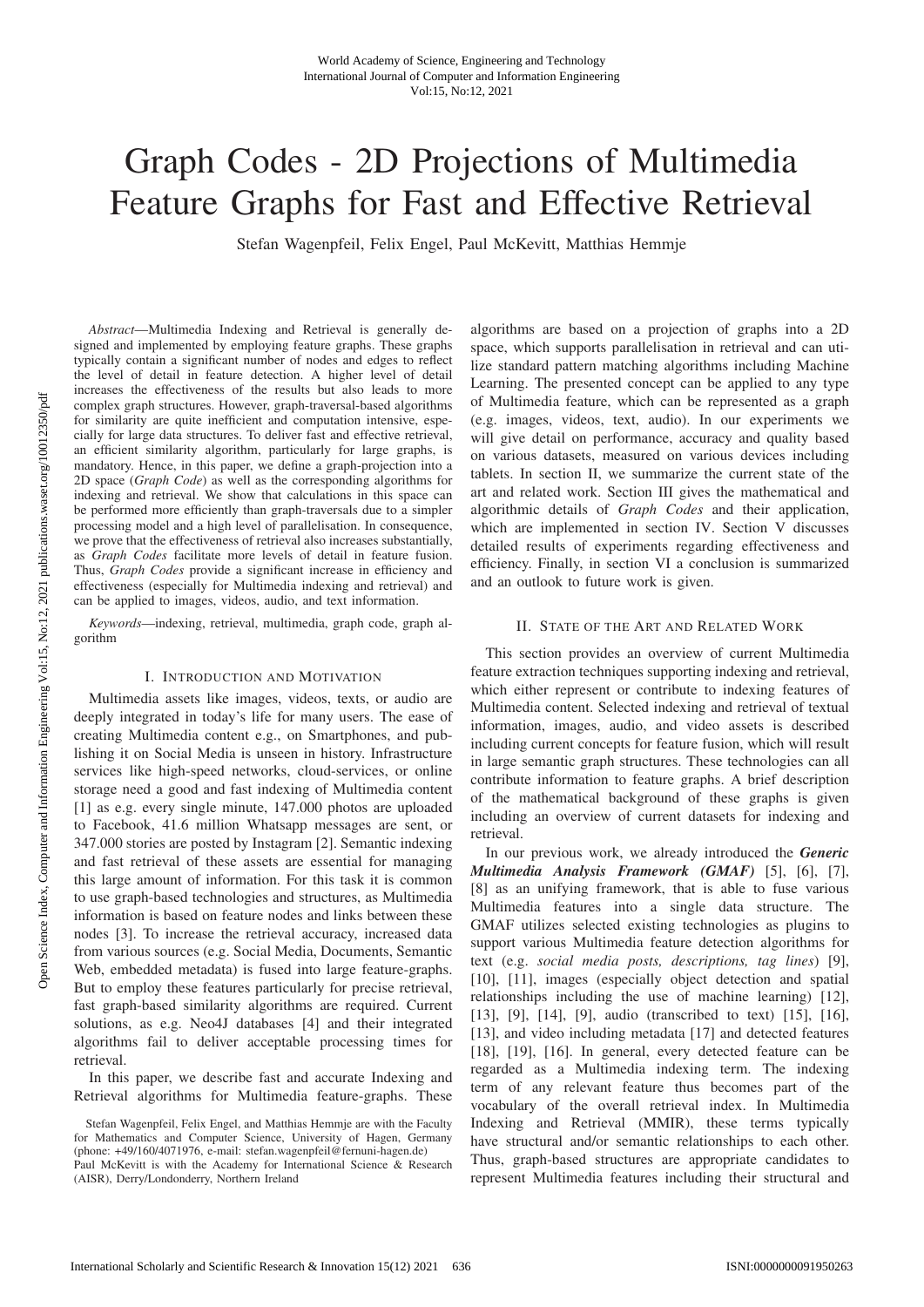

Fig. 1. Exemplary  $MMFG_{ex}$  and its representations. Figure 1a shows a typical MMFG visualized as GraphML with yEd, 1b illustrates a small exemplary instance graph. 1c shows a table representation and the Valuation Matrix V M, 1d the corresponding *Graph Code*.

semantic relationships. The GMAF provides an extendable representation schema and processing architecture for fusing detected Multimedia features and generating *Multimedia Feature Graph (MMFG)* data structures. The *Multimedia Feature Graph (MMFG)* is a graph structure for representing semantic and technical features of Multimedia Assets and is defined as  $MMFG_{Asset} = (N, E)$ , where N is the set of nodes and E the set of edges between these nodes. Both N and E are employed to represent special Multimedia Features and their relationship, that have been detected within an asset (e.g. instances of object, region, colour, or relationship features). Elements of  $N$  and  $E$  are represented by types. The MMFG is a weighted and directed graph and fuses technical and semantic information into a single model [20]. A complete description of the MMFG is given in [5], a reference implementation is available on Github [7], and a visualisation of a small section of an exemplary MMFG is shown in Figure 1a, which shows and exemplary MMFG including several feature types in different node and edge type colours (e.g. detected objects in blue, detected landmarks in yellow, synonyms in green, spatial relationships in red). Visualisation has been performed with yEd [21]. A complex MMFG contains feature representations e.g. from text (e.g. metadata or Social Media), images (e.g. objects, colours, spatial attributes), video, and audio information (if applicable) and Figure 1a shows an exemplary MMFG snippet, where the following feature categories are visible: *object detection, dominant colours, spatial relationships, landmark detection*.

From a *Mathematical Perspective*, graphs can be represented through their Valuation Matrices, which extend Adjacency Matrices and integrate the information of the weights of edges [22], also enabling the application of mathematical concepts to graphs [23]. Similarity calculation on Valuation Matrices can be performed with the Eigenvalue Method [22]. However, each mathematical approach usually has a complexity of  $O(n+e)^2$  (*n* nodes and *e* edges). Several approaches are described to improve this for a particular set of data or within particular conditions [24], [25], [26], but the performance of these algorithms for large data structures, like feature graphs of Multimedia objects, still has to be improved. In the remainder of this paper we describe and evaluate the *Graph Code Encoding Algorithm, Query Construction, and Retrieval Execution with Graph Codes*, as an extension of graph-based Valuation Matrices for MMIR applications. These algorithms can perform comparison tasks based on graph data in  $O(n + e) + O(1)$ .

W.r.t *Graph Codes and their Encoding*, the following discusses the mathematical and algorithmic concepts of a 2D graph representation and its relevance for MMIR. We have introduced *Graph Codes* in [5]. They are applicable to any kind of graph, but we specifically designed them for MMIR. We employ them to represent MMFGs and to transform these into another mathematical space for fast and efficient MMIR. Our *Graph Code Encoding* algorithm [5] uses the Valuation Matrix  $VM$  of a given MMFG as a basis. This approach is expected to require fewer calculations than e.g., comparable vector-space transformations. As an example, we employ a small subgraph of the MMFG of Figure 1b containing the most relevant structures to illustrate the concepts presented in this paper. Thus, we define our example-graph  $MMFG_{ex}$  as shown in Figure 1b.

Valuation Matrices contain 1 row and column for each node always resulting in square matrices. Edges between nodes  $n_1$ and  $n_2$  are represented in the matrix with their weight or a value of 1 at position  $(n_1, n_2)$ . For the above example, the set of nodes N is given by *N =* {*Person, Head, Human Being, Individual, Hat, above*}, represented by a value of 1 in one of the diagonals of the matrix. Thus, the Valuation Matrix V M is defined as shown in Figure 1c. *Graph Codes* employ a encoding function  $f_{enc}$ , which calculates a numeric value for each non-zero position of a Valuation Matrix based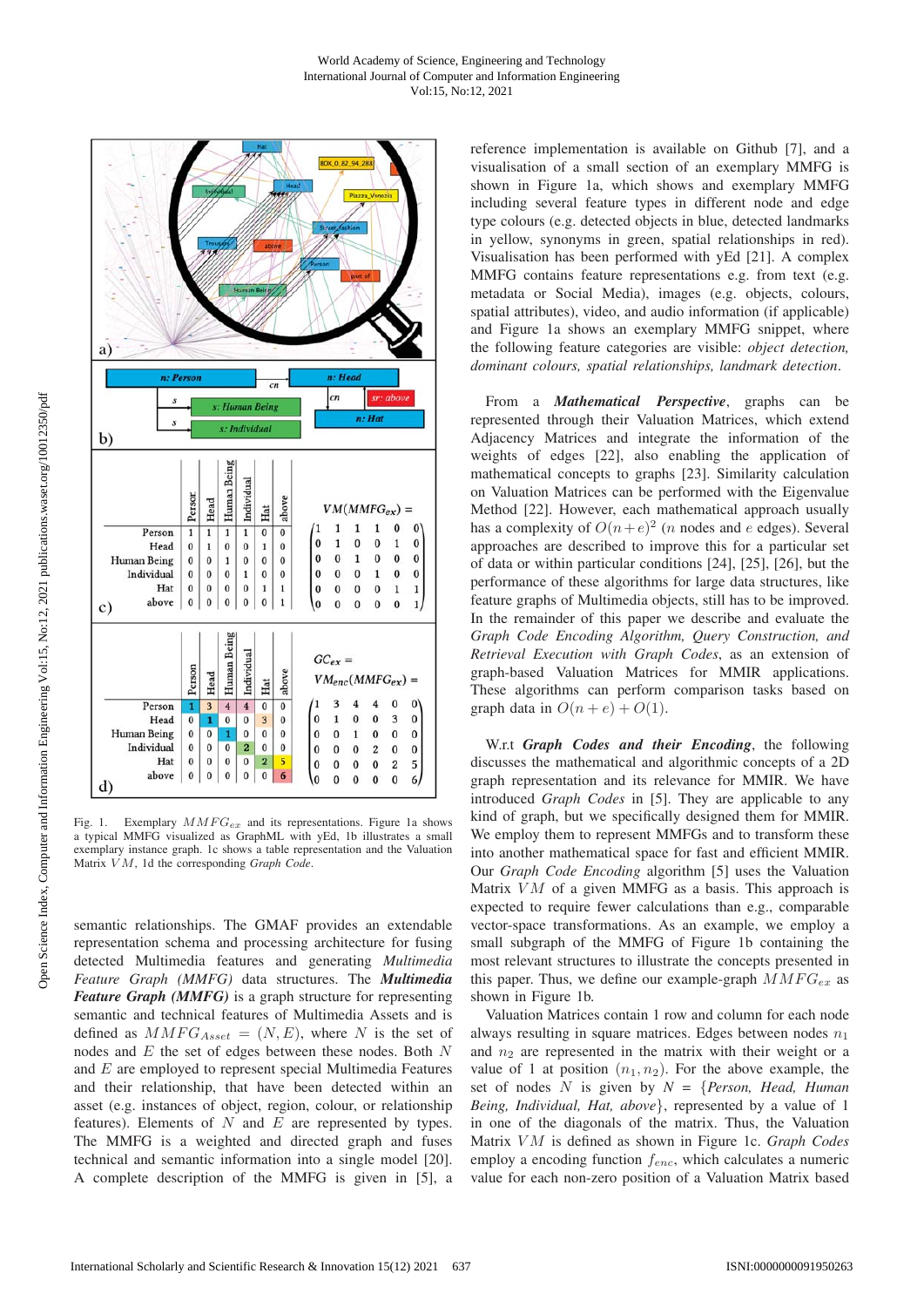on node or edge type and the corresponding attributes<sup>1</sup>. If we apply such a  $f_{enc}$  to the above example<sup>2</sup>, the encoded Valuation Matrix V Menc, i.e. the corresponding *Graph Code* GC is shown in Figure 1d. Going beyond this encoding, later, attributes, weights, or other information about nodes and edges can be encoded with more complex functions resulting in arbitrary natural numbers. Based on *Graph Codes*, we introduce algorithms for *Query Construction* and *Query Execution* in section III, which are later evaluated in sections IV and V. To prove their effectiveness and efficiency, comprehensive and well annotated sample data is required.

To evaluate these Multimedia retrieval algorithms, an appropriate *Annotated Sample Dataset* has to be available. As the evaluation has to prove effectiveness, efficiency and quality, the sample dataset must contain content description annotations, a high Level Of Detail (LOD), and a relevant number of samples to be processed. To analyse algorithms for Multimedia processing, several datasets can be employed. One of the most comprehensive collections of annotated text-based sample data is maintained by the Text Retrieval Conference (TREC) [27], a detailed overview of Audio datasets (e.g. The Spoken Wikipedia Corpora) is given by [28] and a commonly used dataset for video processing is the Youtube8M [29]. For image processing, the Flickr30k set [30], the DIV2K dataset [31], the IAPTRC12 dataset [32], or the PASCAL VOC dataset [33] are some of the most relevant collections. In our evaluation, we initially focus on image processing, as feature extraction of images provides a high level of detail and the sample datasets provide data suitable for the experiments. Thus, high-resolution datasets with accurate annotations are required to perform a recursive feature extraction and to measure efficiency comparisons of algorithms. Hence, we selected the Flickr30k, Div2K, and the PASCAL datasets.

*In summary*, we can state that current technologies provide a sufficient set appropriate algorithms, tools, and concepts for extracting features of Multimedia content. Integrating data structures as, e.g. the MMFG can fuse this information and compile it into a large semantic graph structure. However, the need to fuse many features into graphs to increase effectiveness contradicts the demand of higher performance for retrieval, as graph-traversal algorithms become less efficient with an increasing number of nodes and edges. Hence, finding a solution that both provides a high level of detail for effective retrieval and a highly performant and efficient model for similarity algorithms is one major open challenge. This includes the application of the *Graph Code* encoding to MMIR, the selection or preparation of an appropriate test collection, and evaluation of the solution.

## III. MODELING AND DESIGN

A typical information retrieval function or algorithm IR for a given query  $Q$  and a result set  $R$  can be generally defined as  $IR(Q) \rightarrow R$ . Here, Q is represented by a  $MMFVG_{Query}$  object representing the query-features, and  $R$  is a ranked list of MMFGs. The retrieval function  $IR$ calculates the relevance based on the similarity between  $MMFVG_{Query}$  and each element of the set of existing MMFGs. For graphs like the MMFG, a metric for similarity would be e.g., the *Cosine Similarity* [25]. Thus, for MMFGs, the retrieval function is defined as  $IR_{MMFG}(MMFG_{Query}) = \{MMFG_1, ..., MMFG_n\}.$  In the case of *Graph Codes* and the corresponding algorithms, each MMFG is represented by its  $GC_{MMFG}$  and the retrieval function is  $IR_{GC}(GC_{Query}) = (GC_1, ..., GC_n)$ . The result of IRGC is a ordered vector of all *Graph Codes* of the collection, in which  $\forall GC_i \in IR_{GC}: GC_i > GC_{(i+1)}$ . The comparison of *Graph Codes* has to be based on a well-defined metric for similarity, in which both the mathematical aspects of matrix comparison, and the semantic aspects of *Graph Code* representation must be considered.

Thus, we now define *Graph Code Feature Vocabularies and Dictionaries* that are needed for MMIR. Based on the definitions, a metric for similarity calculations going beyond node and edge types, can be defined. In each MMFG, the set of  $n$  nodes representing distinct feature terms can be regarded as unique identifiers for the MMFG's feature term vocabulary  $FVT_{MMFG} = \{ft_1, ..., ft_n\}$ . This set of a MMFG's vocabulary terms thus represents the elements of a corresponding *Graph Code's Dictionary*, i.e. the set of all individual feature vocabulary terms of a *Graph Code*. However, it is important to uniquely identify the feature vocabulary term assigned to a field of a *Graph Code*. Thus, we introduce a *Graph Code Dictionary* for each *Graph Code*, which is represented by a vector  $dict_{GC}$  and provides a ordered representation of the set  $FVT_{MMFG}$ with uniquely defined positions for each MMFG's feature vocabulary term. The elements in  $dict_{GC}$  can be ordered according to the corresponding MMFG3. In the *Graph Code* matrix representation, each node field (in the diagonal) of a *Graph Code* can now be unambigously mapped to an entry of its *Graph Code Dictionary* vector, which can be represented as  $dict_{GC} = (ft_1, ..., ft_n)$ . Applied to the *Graph Code* of the previous example, the set of feature vocabulary terms  $FVT_{ex}$  would be {*Person, Head, Human Being, Individual, Hat, above*}, in which the elements do not have any order. The corresponding vector  $dict_{ex}$  =  $(Person, Head, HumanBeing, Individual, Hat, above)$ and - in difference to the set representation - uniquely identifies each vocabulary term by its position within the vector. When comparing the similarity of 2 *Graph Codes*, it is important to compare only feature-equivalent node fields in the diagonal of each matrix to each other. Each *Graph*

<sup>&</sup>lt;sup>1</sup>The function  $f_{enc}$  can be adjusted deliberately to meet the requirements of any application. In this paper, we chose an arbitrary selection of value ranges representing type attributes of nodes and edges for the *Graph Code* representation.

 $2$ The same coloring as in Figure 1b is applied. Values for types are selected as follows: object-node = 1, synonym-node = 2, child-relationship  $= 3$ , synonym-relationship  $= 4$ , relationship  $= 5$ , spacialrelationship-node  $= 6$ . Node representing fields are given in bold.

<sup>&</sup>lt;sup>3</sup>Any ordering strategy can be applied, e.g. a breadth-first-search based on the MMFG structure. In the following examples, we chose a manual ordering to maximize illustration.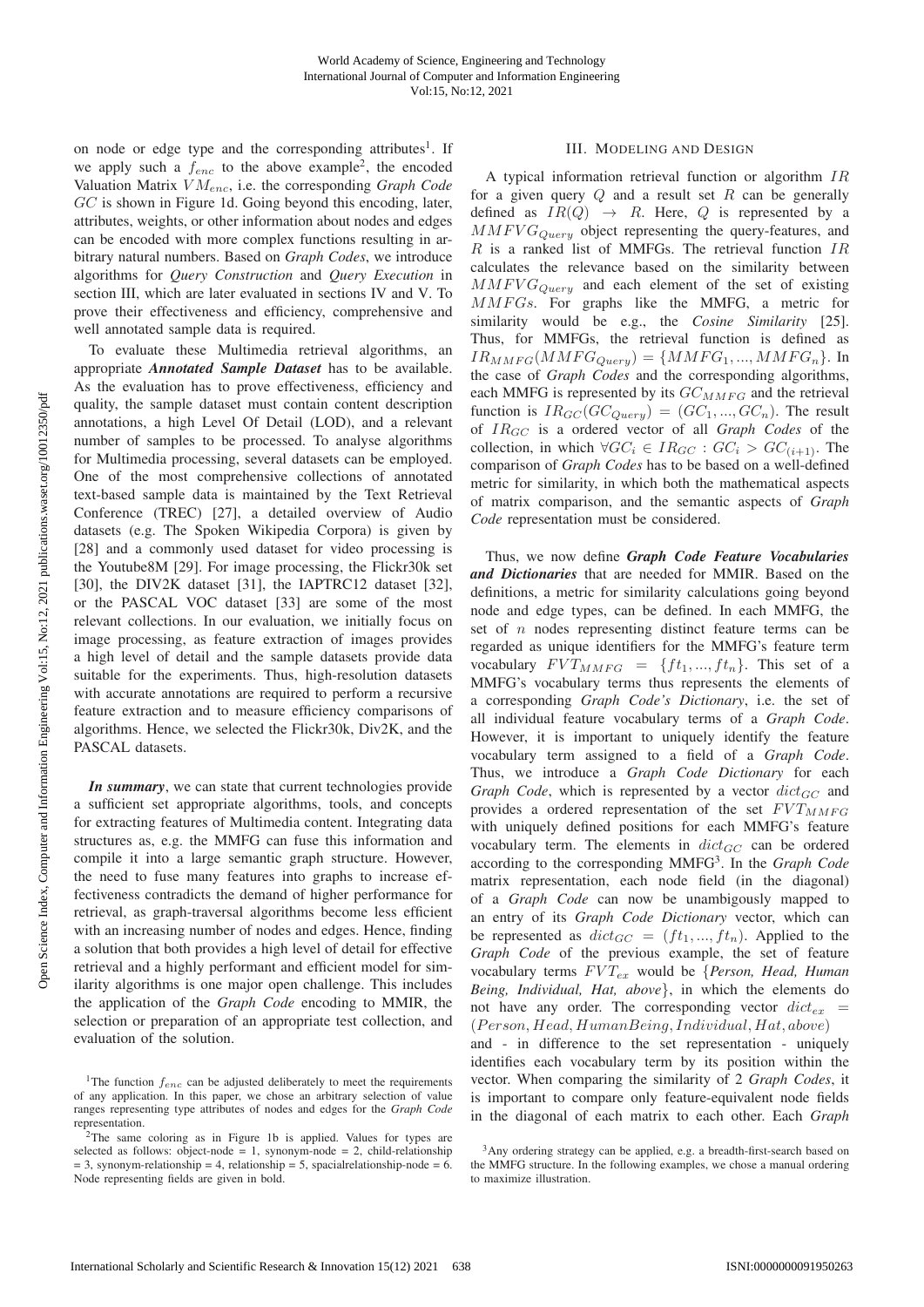

Fig. 2.  $MMFG_{ex2}$  and representations. Figure 2a shows a second exemplary MMFG, 2b the corresponding *Graph Code GC<sub>ex2</sub>*. Figure 2c illustrates the dictionary of  $GC_{ex2}$ , and 2d the intersections  $M_{\cap}$ . Figure 2e illustrates the subtraction, 2f the encoded intersection *Graph Code*.

*Code* has its own, individual dictionary-vector  $dict_{GC}$ , and another *Graph Code* will have a different dictionary-vector according to the content of its represented MMFG, typically  $dict_{GC1}$   $\neq$   $dict_{GC2}$ . Feature-equivalent node fields of *Graph Codes* can be determined through their corresponding *Graph Code Dictionaries*, as these fields will have positions represented by an equal feature vocabulary term of each corresponding dictionary. For comparison, only the set of intersecting feature vocabulary terms of e.g. 2 *Graph Codes* is relevant. Thus, the set of intersecting feature vocabulary terms  $FVT_{\bigcap 1,2}$  of e.g. 2 MMFGs can be defined as  $FVT_{\cap 1,2} = \{ft_1, ..., ft_n\} = V_{MMFVG_1} \cap V_{MMFVG_2}$ . The methodology of intersecting sets can be also applied to *Graph Code* dictionaries. The intersection of two vectors  $dict<sub>∩</sub>1, 2$  can be defined correspondingly as  $dict_{\cap 1,2} = dict_{GC_1} \cap dict_{GC_2}$ . To illustrate the calculation of dict∩, we introduce a second exemplary *Graph Code* GCex<sup>2</sup> based on a  $MMFG_{ex2}$ , which is shown in Figure 2a.

The set  $FVT_{ex2}$  in this case is *{above, Dog, Head, Animal, Hat*} and the set  $FTV_{01,2}$  of intersecting feature vocabulary terms is  ${above, Head, Hat}$ . The dictionary-vector  $dict_{ex2}$ thus is  $dict_{ex2} = (above, Dog, Head, Animal, Hat)$ . Figure 2b shows its table representation and Figure 2c its list representation  $dict_{ex2}$ . The vector  $dict_{\bigcap ex1,2}$  represents the dictionary of intersecting vocabulary terms and only contains the subset of vocabulary terms of  $dict_{ex}$ , where a equal vocabulary term can be found in  $dict_{ex2}$ . The order of intersecting vocabulary terms in  $dict_{\cap 1,2}$  is given by the order of  $dict_{ex}$ . From an algorithmic

perspective, this means, that all elements of  $dict_{ex}$  are deleted, that cannot be found in  $dict_{ex2}$ . The index position of  $dict_{\cap 1,2}$ typically is different from both  $dict_1$  and  $dict_2$ . Based on these dictionary-vectors, a translation of equivalent *Graph Code* positions can be performed, as each feature vocabulary term has a unique position within each of the *Graph Code's* dictionaries.

Applications will typically utilize a collection of MMFGs and their corresponding *Graph Codes*. The overall feature term vocabulary  $FVT_{Coll} = \{ft_1, ..., ft_c\}$  containing c vocabulary terms of such a collection of  $n$  MMFGs can be defined as the union of all MMFG's feature term vocabularies and also be represented by the union of all *Graph Code Dictionaries*  $dict_{\cup}$ :  $FVT_{Coll} = \bigcup_{i=1}^{n} FVT_{MMFG_i}$ , where  $\forall i, j \leq n$ :  $dict_{\cup} = dict_i \times dict_i$ . In this  $dict_{\cup}$  dictionary-union-vector, the  $\times$ -operation for calculating the union of dictionary-vectors is implemented by traversing all the collection's  $dict_i$  dictionaries and collecting unique dictionary vocabulary terms into a single dictionary-vector. In our example with  $dict_{ex}$ and  $dict_{ex2}$ , the calculated  $dict_{\cup}$  = *(Person, Head, Human Being, Individual, Hat, above, Dog, Animal)*. If a  $dict_{\cup}$  is calculated for the complete collection of *Graph Codes*, it can be regarded as a global dictionary-vector with collection-wide unique positions for each feature vocabulary term.

Processing many different MMFGs will result in many different *Graph Codes* having similar sizes, but different vocabulary terms, leading to an increase of  $V_{Coll}$ . The Oxford English Dictionary [34] e.g., contains 170.000 english words<sup>4</sup> and if we assume, that applications exist, which produce english terms as representations for feature-nodes, MMFGs representing the overall vocabulary would result in matrices of size  $170.000 \times 170.000$  giving 28.9 billion matrix fields. Calculations on this large number of fields will no longer be efficient enough for MMIR. Of course, in some use cases, an application-wide dictionary can be required. But in some other applications, it would be prudent to employ a smaller dictionary. Hence, two major approaches of modeling dictionaries can be proposed:

Application-wide dictionary: in this scenario, we assume that any *Graph Code* will be processed with the dictionaryvector terms dict∪. If in an MMIR application all images are almost similar, a processing and re-processing approach can automatically increase or decrease the collection's vocabulary terms according to the analysis of new content. All existing *Graph Codes* have to be adjusted whenever new indexing terms are detected (the size of  $dict_{\cup}$  increases) or whenever existing Multimedia feature content is removed from the collection (the size of  $dict_{\cup}$  decreases). The big advantage of this approach is, that all *Graph Codes* have exactly the same size and identical positions represented by their dictionaryvectors. This makes comparisons very easy as no further transformation is required. It also simplifies the employment of Machine Learning algorithms. However, a permanent reprocessing of all existing *Graph Codes* can be very expensive. In this case, the following scenario should be preferred.

<sup>4</sup>Translation and multilingual support is not in scope of this paper and does not affect the general concept of *Graph Codes*.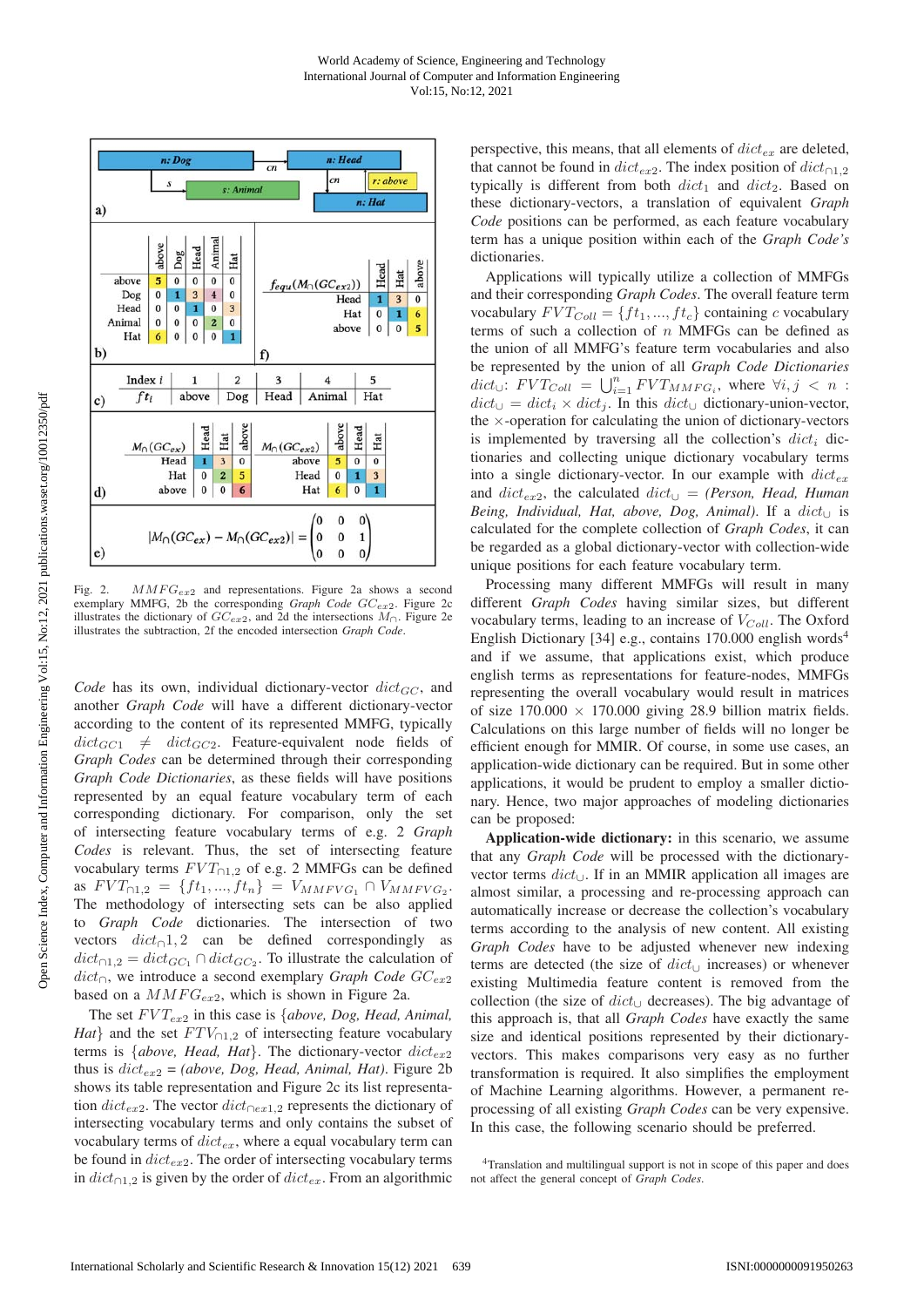Dictionaries for smaller combinations of individual vocabularies: if images from many different areas (i.e. with many different feature vocabulary terms) have to be processed, two *Graph Codes* can be compared based on the intersection of their individual *Graph Code's* dictionary vectors dict∩. In this case, a mapping of corresponding feature vocabulary terms by their position within each dictionary-vector can be performed and equivalent node matrix fields can be calculated by a simple transformation (i.e. re-ordering) of one of the dictionaryvectors. As this also eliminates many unnecessary operations (e.g. comparing unused fields of  $dict_{\cup}$ ), this approach can be very efficient, when *Graph Codes* vary significantly within a collection.

Applied to  $GC_{ex}$  and  $GC_{ex2}$  of our example above, the application-wide dictionary dict<sup>∪</sup> would give *Graph Codes* with a size of  $9 \times 9$  matrix fields, whereas  $dict_{\cap}$  would give a intersection matrix of  $3 \times 3$  fields. This intersection matrix  $M<sub>∩</sub>(GC)$  can be calculated from a  $GC$  by removing any rows and columns, that are not part of  $dict_{\cap}$ . Figure 2d shows the intersection matrices of  $GC_{ex}$  and  $GC_{ex2}$ .

For comparison of these intersection matrices, we wish to apply the standard matrix subtraction. However, due to the different orders of  $dict_{ex}$  and  $dict_{ex2}$ , the matrix field positions of the matrices do not represent the same feature vocabulary terms. For example, the field  $(2,1)$  of  $GC_{ex}$ represents the relationship between *Hat* and *Head*, but the equivalent relationship in  $GC_{ex2}$  is located in field (3,2). To solve this, we introduce a equivalence function  $f_{equ}(M<sub>∩</sub>)$ , which transforms a *Graph Code* intersection matrix or the corresponding dictionary-vector in such a way, that the corresponding dictionary-vector is ordered according to  $dict_{\cup}$ .

Thus, equivalence of a matrix field  $(m_{i,j})$  in  $M_{\Omega}(GC_i)$ and a matrix field  $(n_{k,l})$  in  $M_\cap (GC_i)$  and corresponding dictionary vectors  $dict_i$  and  $dict_j$  can be defined as:  $\forall (m_{i,j}) \in$  $M_{\cap}(GC_i), \forall (n_{k,l}) \in M_{\cap}(GC_i)$ :

 $M_{\cap}(GC_i) \sim f_{equ}(M_{\cap}(GC_i)) \Leftrightarrow$  $dict_i(i) = f_{equ}(dict_i(k)) \wedge dict_i(j) = f_{equ}(dict_i(l))$ 

In the case of comparing only 2 *Graph Codes*, dict<sup>∪</sup> automatically is ordered according to the first *Graph Code*. Thus, in this case, the second dictionary-vector would be re-ordered to match the order of the first one. This re-ordering is also applied to the corresponding intersection matrix of the *Graph Code*. In case of our example,  $dict_{ex2} = (above, Head, Hat)$  would be re-ordered to match  $dict_{ex} = (Head, Hat, above)$ . Thus, the resulting re-ordered intersection matrix is shown in Figure 2e.

Based on the results of this section, we now define a metric to calculate *Graph Code Similarity* as a basis for MMIR retrieval applications. This metric enables MMIR application to compare *Graph Codes* and thus utilize them for retrieval. In case of *Graph Codes* and their matrix-based representation, the calculation of similarity requires the consideration of rows, columns and fields representing nodes and edges (i.e. node relationships) of a MMFG. These nodes and relationships have to be of equivalent node or relationship type for comparison.

| AM(M <sub>0</sub> (GC <sub>ex</sub> )) |                      | Head         | Hat            | above        |              | $AM(fequ(M0(GCex2)))$         |          |          |              | Head        | Hat    | above             |
|----------------------------------------|----------------------|--------------|----------------|--------------|--------------|-------------------------------|----------|----------|--------------|-------------|--------|-------------------|
|                                        | Head<br>Hat          |              | $\mathbf{1}$   | $\bf{0}$     | Head<br>Hat  |                               |          |          |              | 1           | 1<br>1 | $\mathbf{0}$<br>1 |
|                                        |                      |              | $\mathbf{1}$   | $\mathbf{1}$ |              |                               |          |          |              | $\bf{0}$    |        |                   |
| a)                                     | $\bf{0}$             | 0            | 1              | above        |              |                               |          | 0        | 0            |             |        |                   |
|                                        | $M_{\cap} (GC_{ex})$ | Head         | Hat            | above        |              | $f_{equ}(M_{\cap}(GC_{ex2}))$ |          | Head     | Hat          | above       |        |                   |
|                                        | Head                 | $\mathbf{1}$ | 3              | $\bf{0}$     |              |                               | Head     | 1        | 3            | $\mathbf 0$ |        |                   |
|                                        | Hat                  | $\theta$     | $\overline{2}$ | 5            |              | Hat                           |          |          | 1            | 6           |        |                   |
| b)                                     | above                | 0            | 0              | 6            |              | above<br>$\bf{0}$             |          |          | $\bf{0}$     | 5           |        |                   |
|                                        | $GC_{Query}$         | Person       | <b>Jim</b>     | Watch        | $_{\rm red}$ | $GC'_{Query}$                 | Person   | 且        | Watch        | red         |        |                   |
|                                        | Person               | $\mathbf{1}$ | 3              | 5            | $\mathbf{1}$ | Person                        | 0        | $\bf{0}$ | $\bf{0}$     | $\bf{0}$    |        |                   |
|                                        | Jim                  | $\bf{0}$     | $\overline{c}$ | 0            | $\bf{0}$     | Jim                           | $\bf{0}$ | $\bf{0}$ | $\bf{0}$     | $\bf{0}$    |        |                   |
|                                        | Watch                | $\bf{0}$     | $\bf{0}$       | 1            |              | Watch                         | $\bf{0}$ | $\bf{0}$ | $\mathbf{1}$ | 1           |        |                   |
| c)                                     | red                  | 0            | $\bf{0}$       | $\bf{0}$     | 1            | red                           | $\bf{0}$ | 0        | $\bf{0}$     | 1           |        |                   |

Fig. 3. Examples of *Graph Code* metrics. Figure 3a shows the Adjacency Matrices of the equivalent *Graph Code* fields of  $GC_{ex}$  and  $GC_{ex2}$ . 3b shows the intersections  $M_{\cap}$ , and Figure 3c the  $GC_{Query}$  of our example.

This means, that it is important to compare the correct matrix field position to each other, which typically is different in e.g., 2 *Graph Codes*. Matrix field positions employed for the definition of a metric represent nodes (i.e. detected features) or edges (i.e. detected node-relationships), edge-types (i.e. detected node relationship types), and their type values. The definition of a metric for *Graph Codes* has to be applicable for matrices, where rows and columns represent MMFG nodes and the corresponding feature vocabulary terms. Matrix cells represent node types (in one diagonal) and all other non-zero matrix fields represent edge types and their values. Based on these characteristics of *Graph Code* we can define a metric  $M_{GC} = (M_F, M_{FR}, M_{RT})$  as a triple of metrics containing a *feature-metric*  $M_F$ , a *feature-relationship-metric*  $M_{FR}$  and a *feature-relationship-type-metric*  $M_{RT}$ .

*The Graph Code Feature Metric*  $M_F$  can be employed to calculate the similarity of *Graph Codes* according to the intersecting set of dictionary vocabulary terms.  $M_F$  is defined as the ratio between the cardinality of  $dict<sub>∩</sub>$  the intersecting dictionary vocabulary terms and the cardinality  $dict<sub>i</sub>$  a *Graph Code's* dictionary vector. In the following formulae, the notation |v| for vectors denotes the cardinality of a vector  $v$ , i.e. the number of elements in this vector:  $M_F(GC_i, GC_j) = \frac{|dict_{\cap}|}{|dict_i|}$ . Thus, the more features are common in e.g., 2 MMFGs, the higher the similarity value based on  $M_F$  - independent of the relationships between these corresponding MMIR features. In the above example, the numerical distance between  $GC_{ex}$  and  $GC_{ex2}$  based on the metric  $M_F$  is  $M_F(GC_{ex}, GC_{ex2}) = \frac{|dict_{0ex1,2}|}{|dict_{ex}|} = \frac{3}{6} = 0.5$ .

*The Graph Code Feature Relationship Metric*  $M_{FB}$  is the basis for the similarity calculation of MMFG-edges, i.e. the non-diagonal and non-zero fields (representing edges of deliberate types) of the *Graph Code's* matrix representation.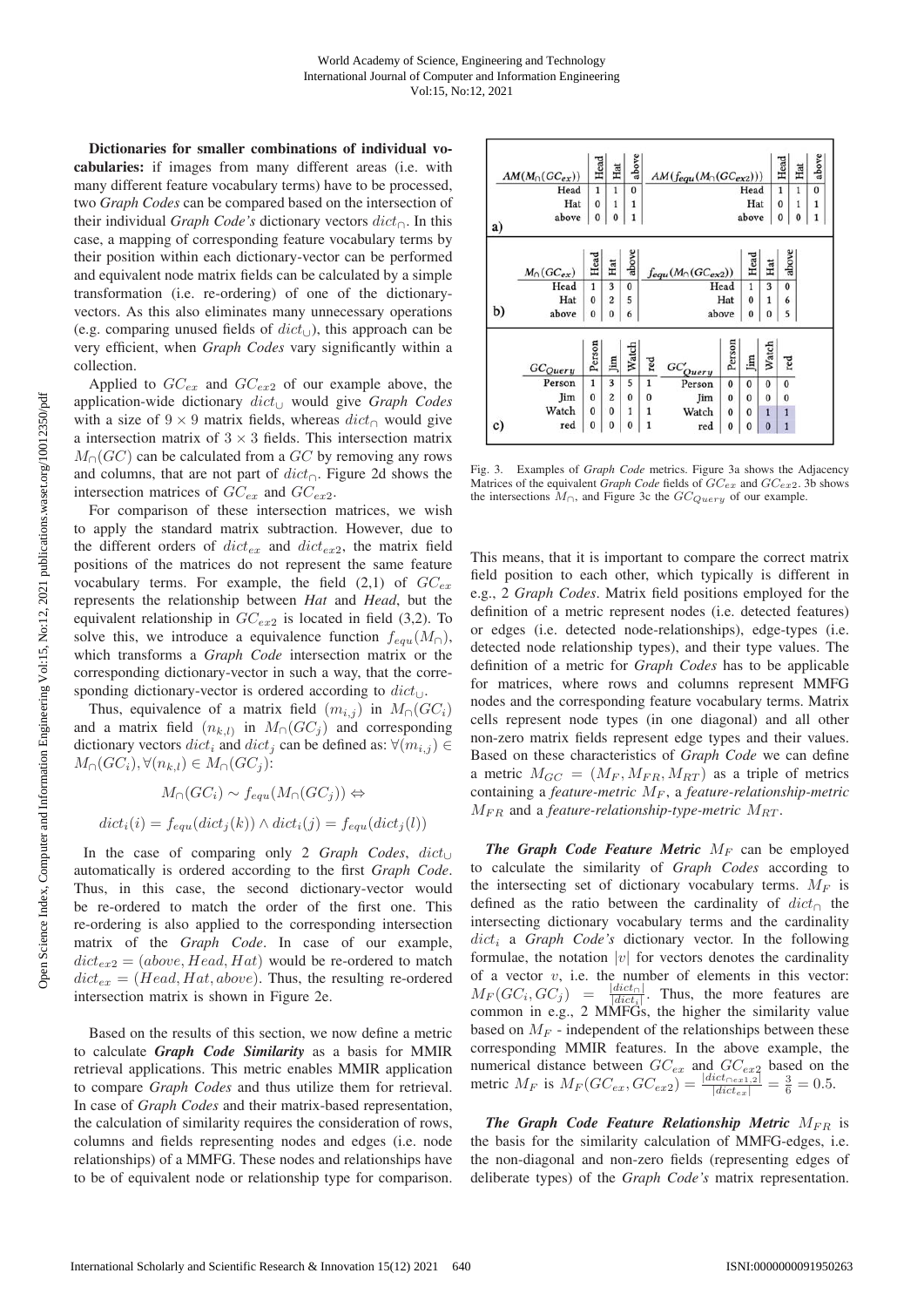.

This metric is only applied to equivalent fields (i.e. relationships with the same source and target node) of intersection matrices M<sup>∩</sup> of two *Graph Codes*. We base this metric on the non-diagonal fields of the Adjacency Matrix  $AM(M<sub>∩</sub>)$ (i.e. the matrix containing only the values 1 and 0). Then,  $M_{FR}$  can be defined as ratio between the sum of all nondiagonal fields and the cardinality of all non-diagonal fields.  $M_{FR}(GC_i, GC_j) = \frac{\sum AM(M_{O(i,j)})-n}{|AM(M_{O(i)})|-n}$ . Thus,  $M_{FR}$  represents the ratio between the number of non-zero edge-representing matrix fields and the overall number of equivalent and intersecting edge-representing matrix fields of e.g. two *Graph Codes*. In this way, the metric  $M_{FR}$  counts all edges existing between source and target nodes, independent of the equivalence of the edges' types.

The  $AM(M<sub>∩</sub>(GC<sub>e</sub>x))$  and the equivalent matrix  $f_{equ}(M_{\cap}(GC_{ex2}))$  of our example is shown in Figure 3a. Looking at the two *Graph Codes* in Figure 3a, there are six potential positions representing edges: 3 fields in the upper right of the diagonal and 3 fields in the lower left. Out of these possible positions, only 2 contain edges. These are located in matrix positions  $(2,1)$  and  $(3,2)$ . Thus, only 2 out of 6 possible edge representing matrix field positions have a non-zero value. Thus, the numerical distance of the metric  $M_{FR}(GC_{ex},GC_{ex2}) = \frac{\sum AM(M_{\cap i,j})-n}{|AM(M_{\cap i})-n|} = \frac{5-3}{9-3} = \frac{2}{6} = 0.33.$ Note, that currently only the existence of an edge independent from its type - is employed for the metric  $M_{FR}$ . However, also the type of each relationship can indicate additional similarity. Therefore, we will introduce an edge-type-based metric in the next section.

*The Graph Code Feature Relationship Type Metric*  $M_{RT}$  is based on the feature-relationship-types of *Graph Codes*. As the *Graph Code* encoding function  $f_{enc}$  encodes different MMFG edge-types with different base values, feature-relationshiptype-similarity can only exist, when the edge-types represented by equivalent matrix fields of *Graph Codes* are equal. In case of  $M_{RT}$ , calculations are performed no longer on the adjacency matrices of *Graph Codes*, but on the  $M_{\cap}$  matrices of the *Graph Codes* as shown in Figure 3b. A matrix field is equal to another, if the subtraction of their values returns zero. If all equivalent fields are equal, the sum of these fields is zero. While  $M_{FR}$  is based on the pure existence of a non-zero edge representing matrix field,  $M_{RT}$  additionally employs the value of this matrix field (representing the relationship type) and therefore represents the ratio between the sum of all nondiagonal matrix fields and their cardinality.

$$
M_{RT}(GC_i, GC_j) = \frac{\sum_{i,j}^{n,i \neq j} (|M_{\cap i} - M_{\cap j}|)}{|M_{\cap i}| - n}
$$

. In our example, the difference of these two intersection matrices for non-diagonal fields (i.e.  $i \neq j$ ) is shown in Figure 2e. Thus, the mathematical sum of this matrix is 1. This means, that 1 out of 6 possible fields had a different edge type value. The numerical distance of the metric  $M_{RT}$ for these two *Graph Codes* can be calculated as

Thus, in terms of our example, the overall similarity  $M_{GC}$  between  $GC_{ex}$  and  $GC_{ex2}$  is  $M_{GC}(GC_{ex}, GC_{ex2})$  =  $(M_F, M_{FR}, M_{RT}) = (0.5, 0.33, 0.16)$ . This means, that the similarity based on common vocabulary terms  $M_F$  is 0.5, the similarity based on common edge positions  $M_{FR}$  is 0.33, and the similarity of equal edge types  $M_{RT}$  is 0.16.

Based on these metrics for *Graph Codes*, the MMIR retrieval can utilize comparison functions to calculate a ranked list of results. *Query Construction with Graph Codes* is possible in 3 ways: a manual construction of a query *Graph Code*  $GC_{Ouery}$ , the application of the *Query by Example* paradigm, or an adaptation of existing *Graph Codes*. A manual construction of a  $MMFG_{Query}$  by users can result in a GCQuery *Graph Code*, which then is employed for querying. This manual construction could be performed by entering keywords, structured queries (e.g. in a query language like SPARQL [35]), or also natural language based commands [36] into a MMIR application's query user interface. The  $MMFG_{Query}$  and corresponding  $GC_{Query}$  in this case is created completely from scratch. Query construction can be based on the *Query by Example* paradigm [37]. In this case, a GCQuery is represented by an already existing *Graph Code*, which typically is selected by the user to find similar assets in the collection of a MMIR application. An adaptation of an existing *Graph Code* can lead to a  $GC_{Query}$  as well. A refinement in terms of *Graph Codes* means, that e.g. some nonzero fields are set to zero, or that some fields get new values assigned according to the *Graph Code* encoding function  $f_{enc}$ . From a user's perspective, this can be performed by selecting detected parts of corresponding assets and selecting, if they should be represented in the query or not. A prototype for all 3 options of *Graph Code* querying is illustrated in [5] and available on Github [7]. The adaptation of existing MMFGs in terms of the *Graph Code* matrices is shown in Figure 3c, which shows an exemplary  $GC_{Query}$  and an exemplary adapted version  $GC'_{Querv}$ .

To further optimize the execution of such a query, we construct a compressed *Graph Code GC<sub>Query−C</sub>* by deleting all rows and columns with zero values from an adapted Graph Code. This GC<sub>Query−C</sub> provides an excellent basis for comparison algorithms, as it typically contains very few entries, which would also reduce the number of required matrix comparison operations. In our example,  $GC_{Querv-C}$ would semantically represent a search for images containing a *red watch* (see blue coloured fields of Figure 3c. Instead of traversing feature graphs to match sub-graphs, a  $GC_{Querv}$ comparison based on *Graph Codes* employs matrix-operations to find relevant *Graph Codes* based on their similarity to the  $GC_{Query}$  implemented by the metric  $M_{GC}$ . This approach highly enables the use of Machine Learning, Pattern Matching, and specialized hardware for parallelisation of query execution, which is described now in more detail.

**Information Retrieval based on Graph Codes** 
$$
M_{RT}(GC_i, GC_j) = \frac{\sum_{i,j}^{n,i\neq j}(|M_{\cap i} - M_{\cap j}|)}{|M_{\cap i}| - n} = \frac{1}{9-3} = \frac{1}{6} = 0.1
$$
 *less the introduced retrieval function*  $IR_{GC}(GC_{Query}) = \frac{\sum_{i,j}^{n,i\neq j}(|M_{\cap i} - M_{\cap j}|)}{|M_{\cap i}| - n} = \frac{1}{9-3} = \frac{1}{6} = 0.1$  *(GCL, ..., GCn), which returns a list of Graph Codes ordered*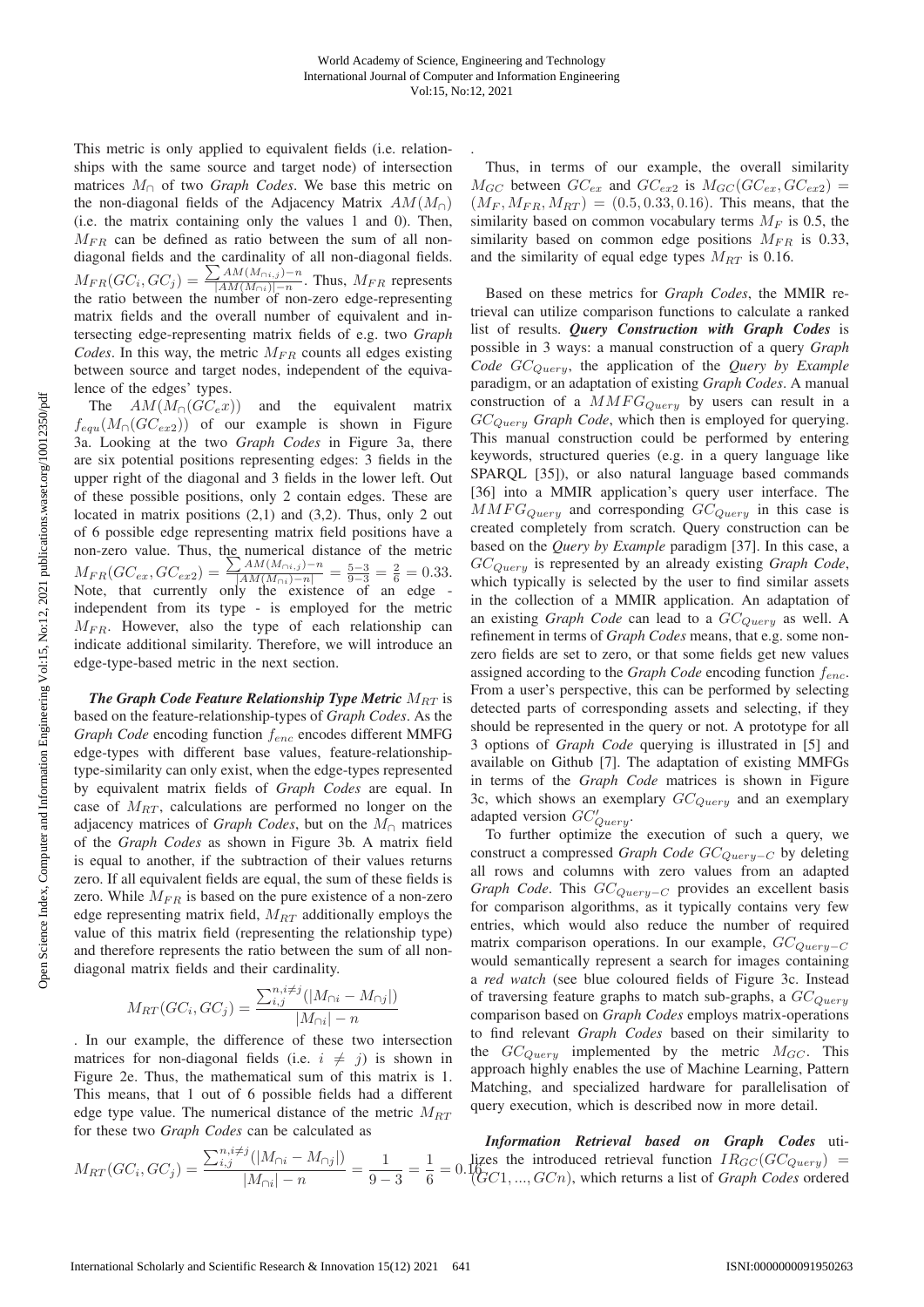by relevance implemented on basis of the similarity metric  $M_{GC} = (M_F, M_{FR}, M_{RT})$  and thus directly represents the retrieval result in form of a ranked list. The calculation of this ranked list can be performed in parallel, if specialized hardware is available. For a given query *Graph Code* GCQuery, a similarity calculation with each *Graph Code* GC of the collection is performed, based on the *Graph Code* metric  $M_{GC}$ . Compared to graph-based operations, matrixbased algorithms can be highly parallelized and optimized. In particular, modern GPUs are designed to perform a large number of independent calculations in parallel [38]. Thus, the comparison of two *Graph Codes* can be done in O(1) on appropriate hardware. It is notable, that even current Smartphones or Tablets are produced with specialized hardware for parallel execution and ML tasks like Apple's A14 bionic chip [39]. Therefore, the *Graph Encoding Algorithm* also performs well on Smartphones or Tablets. In the section V of this paper, we provide detailed facts and figures. The basic algorithm for this comparison and ordering is outlined in pseudocode below:

```
for each GC in collection
        --- parallelize ---
        calculate the intersection matrices
                                of GC_Query and GC
        --- parallelize each ---
                calculate M_F of GC_Query and GC
                calculate M_FR of GC_Query and GC
                calculate M_RT of GC_Query and GC
          - end parallelize each -
        compare
        --- end parallelize ---
        order result list according to
          value of M_F
            value of M_FR where M_F is equal
return result list
```
To calculate the ranked result list, this algorithm thus utilizes the three metrics  $M_F$ ,  $M_{FR}$  and  $M_{RT}$  in a way, that first, the similarity according to  $M_F$  (i.e. equal vocabulary terms) is calculated. For those elements, that have equal vocabulary terms, additionally the similarity value of  $M_{FR}$  for similar feature relationships is applied for ordering. Also, for those elements with similar relationships (i.e. edges), we also apply the metric  $M_{RT}$ , which compares edge types. Hence, the final ranked result list for a  $GC_{Query}$  *Graph Code* is produced by applying all 3 *Graph Code* metrics to the collection.

*Summarizing this section*, we discussed the conceptual details, their mathematical background and formalisation, a conceptual description of the and algorithms for processing *Graph Codes* and their application for MMIR. We introduced *Graph Code* feature vocabularies and dictionaries as a foundation for further modeling. Especially *Graph Code* dictionary vectors are the basis for several operations and provide a clearly defined, indexed list of vocabulary terms for each *Graph Code*. The design of MMIR applications can employ applicationwide dictionaries or dictionaries for smaller or individual vocabularies, which provides high flexibility in the application design when using *Graph Codes*. In this section, we also introduced an example to illustrate the corresponding matrix operations, which is also employed as a basis for the calculation of *Graph Code* similarity. Similarity of *Graph Codes*

is defined by a metric  $M_{GC} = (M_F, M_{FR}, M_{RT})$ , which addresses different properties of the underlying MMFG (i.e. the vocabulary terms, edge relationships, and edge relationship types). With this metric-triple, a comprehensive comparison of *Graph Codes* can be implemented. Based on this metric, we discussed the construction of *Graph Code* queries, which can be completed manually, as *Query by Example*, or in terms of a adaptation of existing *Graph Codes* and will result in a query *Graph Code*. This query object can be compressed and will provide an excellent basis for comparison algorithms based on the metric  $M_{GC}$ . We also showed, that MMIR retrieval based on *Graph Codes* can be highly parallelized.

### IV. IMPLEMENTATION AND TESTING

 $v_{\text{a}}$  and  $v_{\text{b}}$  and  $v_{\text{c}}$  are equal the graph-database Neo4J [4], which we can use for com-For the implementation of algorithms and concepts, we chose Java [40] and Swift [41] as programming languages. As our corresponding frameworks like the *Generic Multimedia Analysis Framework* [6] are already implemented in Java, we also chose Java as a programming language for the *Graph Code* algorithms and built components (section III). For the later evaluation, we also implemented the *Graph Code Retrieval* algorithm in Swift for IOS [41] to evaluate it on an iPad Pro [42], as we wanted to investigate the use of parallelisation in terms of the A14 bionic chip [39] in this device. As the implementation basically follows the algorithms and functions described in the last section, the details of the implementation including source code can be found at Github [7], where also a jupyter notebook [43] is available. In addition to this Java implementation, we also built a second implementation based parison. Therefore, the GMAF has been extended to provide an additional MMFG-export option in the Neo4J format. Thus, in both Neo4J and the Java implementation, the same MMFGs can be used for further processing. For the comparison of



Fig. 4. Initial Testing - Highresolution image and LOG.

the Neo4J and the Java implementation, we installed both the Neo4J graph database and the Java *Graph Code* algorithms on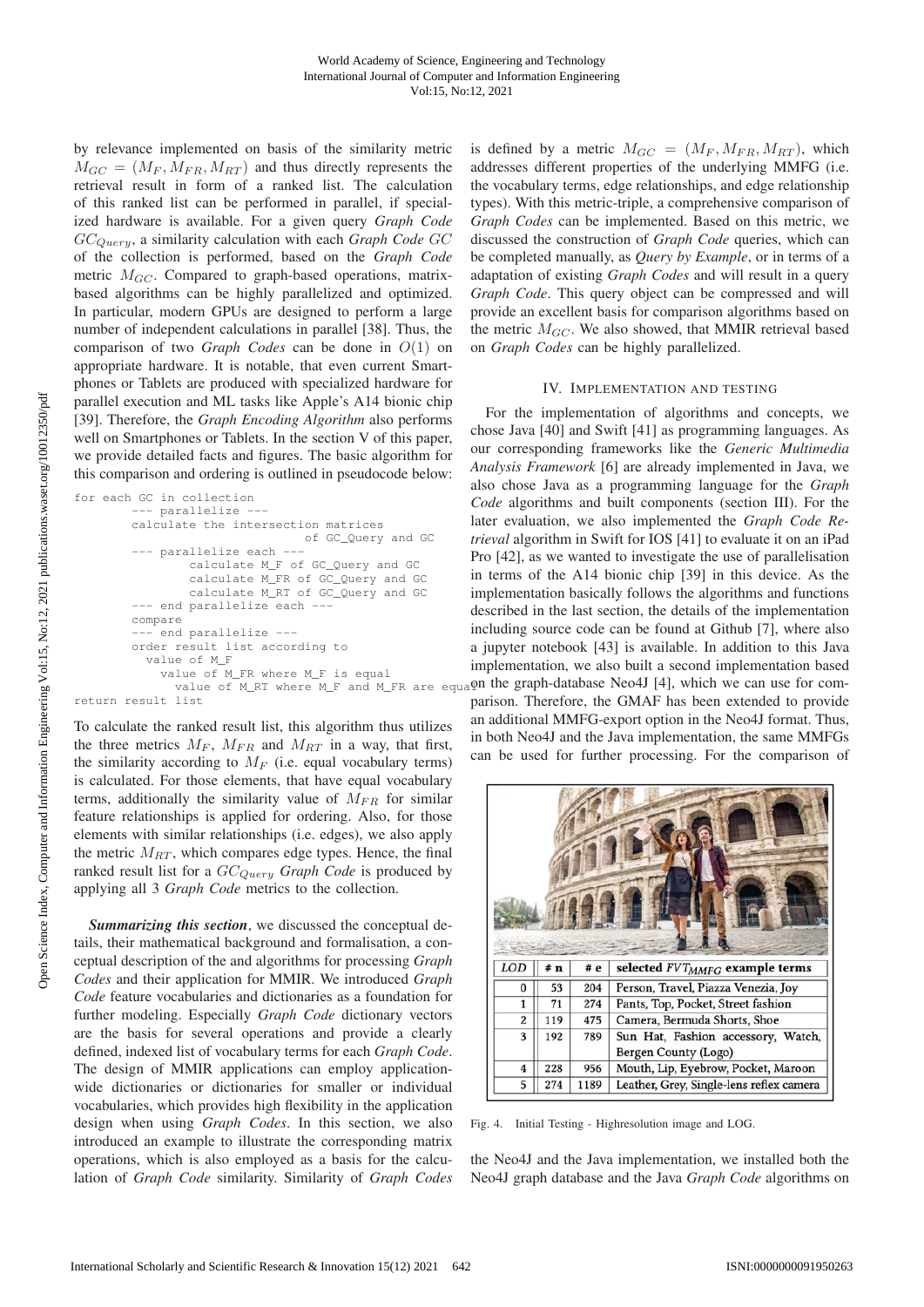a 16" Macbook Pro (2.4 GHz, 8-Core Intel Core i9 processor, 64 GB RAM, AMD Radeon Pro 5500M 4 GB Graphics card, 2 TB SSD Storage) running MacOS 11.2 Big Sur<sup>5</sup>. We also implemented the *Graph Code* algorithms in Swift for IOS and ran them on an iPad Pro (13", 4. generation, A14 bionic ML chip). In addition to running the *Graph Code* natively on the iPad, we also ran the algorithm in the iPad Simulator on the Macbook Pro. The basis for these experiments are *Graph Codes*, which can be generated with different Levels Of Detail (LOD) [5]. In our evaluation, this generation is performed by the *GMAF* framework [6], which provides options to determine the number of recursions used for object detection. Recursions in GMAF mean, that a detected object's bounding box is processed again and the identified sub-objects are fused into the resulting MMFG. After some recursions, the bounding boxes become too small to represent any useful detected object and the GMAF processing terminates for this object. The higher an image's resolution, the more recursions are possible and the higher the LOD of the detected features. To illustrate the improvement in quality, when using *Graph Codes* and the *GMAF* framework, we evaluated a given high-resolution image (see Figure 4) and applied the GMAF processing with different settings for the LOD. Figure 4 shows the results of this testing. Additionally, a selection of the detected feature vocabulary terms  $FVT_{MMFG}$  for each recursion is also given in Figure 4. All these vocabulary terms shown in Figure 4 have been actually *detected* by the *GMAF* framework. No additional meta-data have been attached to the MMFGs. This testing shows, that the LOD can be increased, if the source image is of high resolution. Based on this prerequisite, we will now focus on a detailed evaluation of our prototypical proof-of-concept implementation.

## V. EVALUATION

To evaluate the performance of our proof-of-concept implementation, we follow well established methods for experiments to address efficiency (i.e. runtime behavior of the MMIR application) and effectiveness (precision and recall). Experiment 1 evaluates the efficiency of the algorithms based on the number of input graphs  $n$ , experiment 2 evaluates the effectiveness of the Graph Code Algorithm based on annotations from various datasets. As discussed in the previous section, the LOD is very important for MMIR applications. However, existing datasets do not meet the requirements of a full level-of-detail processing. The Flickr30k dataset contains only low-res images, which limits number of recursions and therefore the LOG in object-detection to level 2, as then no further objects can be identified due to the low resolution of the sample images. The DIV2K dataset provides higher resolutions, and can be employed up to a LOD of level 3, but to measure full feature detection capabilities of the GMAF, an annotated dataset of high-resolution images would have to be created and maintained. Currently, such a dataset does not exist. We are considering to create and publish such a

dataset in our future work. Fortunately, for proving efficiency and effectiveness of *Graph Codes*, the LOD achieved with current datasets, is high enough to employ existing annotated datasets for our experiments.

Goal of our *Efficiency Experiment* is to compare the *Graph Encoding Algorithm* to standard graph algorithms. Our hypothesis is, that *Graph Codes* perform better than graph-traversalbased algorithms. For retrieval, the calculation of similarity is very important. Thus, we compared the retrieval algorithm of Neo4J (Node similarity) to the Graph Encoding Algorithm performed on the same machine (Java implementation) and on Apples A14 Bionic in an iPad Pro. As input for the similarity calculation we used a selection of  $c$  random images of the corresponding dataset and calculated the overall number of nodes  $n$  and edges  $e$ . To illustrate the correspondence between the size of the MMFG, and the runtime behavior, we performed this experiment on existing datasets with low (Flickr30K), medium (DIV2K) resolution samples, and on a high-resolution image downloaded from Adobe Stock [44]. For the low resolution evaluation with the Flickr30k dataset, we were able to produce a LOD of level 3. The results of this experiment are shown in Figure 5a. The medium resolution evaluation with the DIV2K dataset produced LODs of level 4 and 5 and shown in Figure 5b. Finally, the high-resolution evaluation generated a LOD of level 6 with results summarized in Figure 5c. This last evaluation has also been performed on an Apple iPad Pro and on a Macbook Pro (IOS Simulator).

For all experiments, we performed the standard similarity search (production quality) of Neo4J according to the Neo4J guidelines and benchmarks [4]. Before each experiment, we cleared the Neo4J database and loaded only the nodes, that are relevant for the experiment. In the Neo4J query, we adjusted the number of recursions for the graph-search to the LOD-level of the MMFG. The corresponding Neo4J-Query is also available at Github [7]. The experiment in Figure 5c shows, that the best performance is achieved with the iPad Pro application running in Apple's Simulator application. The reason for this is, that in this case they run natively on a Apple Macbook Pro with 64GB of memory and 8-core-CPU, which is still faster than any mobile device. It is remarkable though, that native performance on the iPad Pro is still better than any other measuring (e.g. Neo4J or Java).

For the first experiment, the *Graph Code* algorithms outperform current graph-traversal algorithms by greater than a factor of 5 and, more importantly, grows linearly, rather than the exponential growth of graph-traversal-based algorithms. The larger the graph becomes and the more levels it contains, the greater the difference is between classic graph-traversal algorithms and *Graph Code* processing. These results support our hypothesis, that *Graph Codes* are more effective than current graph-based algorithms for MMIR. Of course, there are many options also within Neo4J to tune and optimize the database and the algorithms, but in any case, graph-traversal will have square or exponential complexity, while *Graph Codes* perform linearly. Additionally, also for *Graph Codes* several optimisations according to the MMIR application design, are imaginable and will be addressed in our future work. Another important point for Multimedia processing is, that

<sup>&</sup>lt;sup>5</sup>For comparison reasons, we also installed Windows 10 on this machine and double checked, that the evaluation results, described in the next section, are independent of the operating system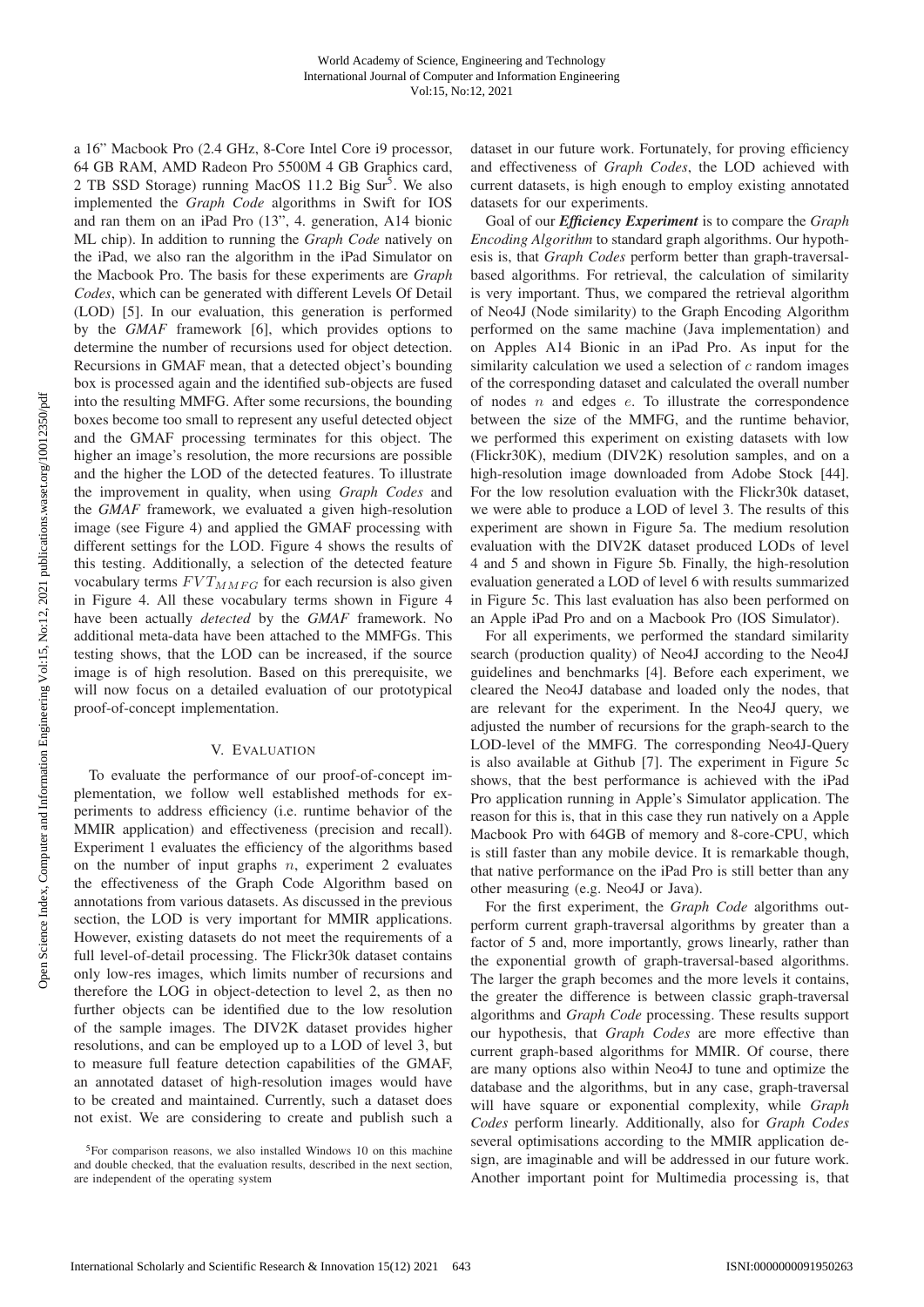### World Academy of Science, Engineering and Technology International Journal of Computer and Information Engineering Vol:15, No:12, 2021



Fig. 5. *Graph Code* experiment results. 5a shows the efficiency of the Java *Graph Code* algorithms compared to Neo4J on the Flickr30k dataset, 5b the results of the DIV2K dataset. Figure 5c provides a runtime comparison, 5d and 5e detailed results of the Precision and Recall evaluations.

*Graph Codes* perform well on Smartphones or Tablets as they can utilize the existing GPU hardware of these devices. *Hence, the conclusion of this experiment is*, that any Multimedia application can employ fast indexing and retrieval directly on the user's device.

The goal of our *Effectiveness Experiment* is, to calculate precision and recall of a random set of 1000 Flickr30k images. Our hypothesis is, that precision and recall values should increase due to the higher LOD. For this experiment, we did not feed any metadata into the GMAF, which would be usual. So, the results reflect the pure object detection capabilities of the GMAF-framework without any semantic enrichment. Indexing and retrieval has been completed with *Graph Codes*. However, as the Flickr30K dataset has been annotated manually, many different terms are employed in describing the same objects as no common ontology has been applied. Hence, we performed two sub-experiments to reflect these flaws in dataset standardisation. In the first subexperiment (No-Synonym), only the nouns from the queries have been employed in creating a  $GC_{Search}$  object. This sub-experiment will deliver results for "guitar" only, where the semantic processing of the image has detected the term "guitar". The second sub-experiment (With-Synonym) also employs synonyms for the nouns when creating the  $GC_{Search}$ . In this case, the  $GC_{Search}$  will contain also synonyms in the query. So when querying "guitar", it would also contain e.g. "banjo" or "bass" in the query.

Thus, these experiments also reflect the quality of standardisation within the Flickr30K dataset. Figure 5d shows values for the relevant objects rel in the dataset, the selection sel by the algorithm, the number of true positive results  $tp$ , the number of true negative results  $tn$ , precision  $P$  and recall  $R$ . We investigated further these values of  $P$  and  $R$  and discovered some flaws in the Flickr30k dataset. In our manual review

of the annotations and corresponding images, we found many inaccurate annotations. About 80% of the "false negatives" i.e. actually correct, but with incorrect input image annotations. In general, the Flickr30k dataset would have to be reviewed and corrected in order to perform further tests. After this discovery, an additional experiment with the PASCAL VOC dataset [33] has been performed. This dataset comes with pre-defined object classes and annotations. An experiment of R. Scherer [45], published in 2020 and proposing a "Salient Object Detector and Descriptor by Edge Crawler" algorithm produced an average precision of 78.58%. Experiment results are shown in Figure 5e and demonstrate, that the GMAF and *Graph Code* processing increased the average precision to 96.26%.

Discussin this experiment, the object detection of GMAF and the corresponding *Graph Code* representation actually is more accurate than the annotation file metadata of the Flickr30k dataset. In "real world" tests, we were able to produce Precision and Recall results of ¿ 97%. The experiment with the PASCAL dataset also supports this and provided about 15% better results with an average precision of 96% and a recall of 92%. These results support our hypothesis, that the *Graph Codes* significantly increase the effectiveness of MMIR due to their higher LOD. Thus, the accuracy of the results in MMIR applications is even higher than any manual annotation as the GMAF fuses detected objects with textual annotations found in Social Media posts, Metadata, or on corresponding websites.

In summary, we demonstrated the validity of the modeling and implementation by showing, that the actual results with respect to efficiency and effectiveness perform better than current reference algorithms and thus that *Graph Codes* are highly relevant for future MMIR applications.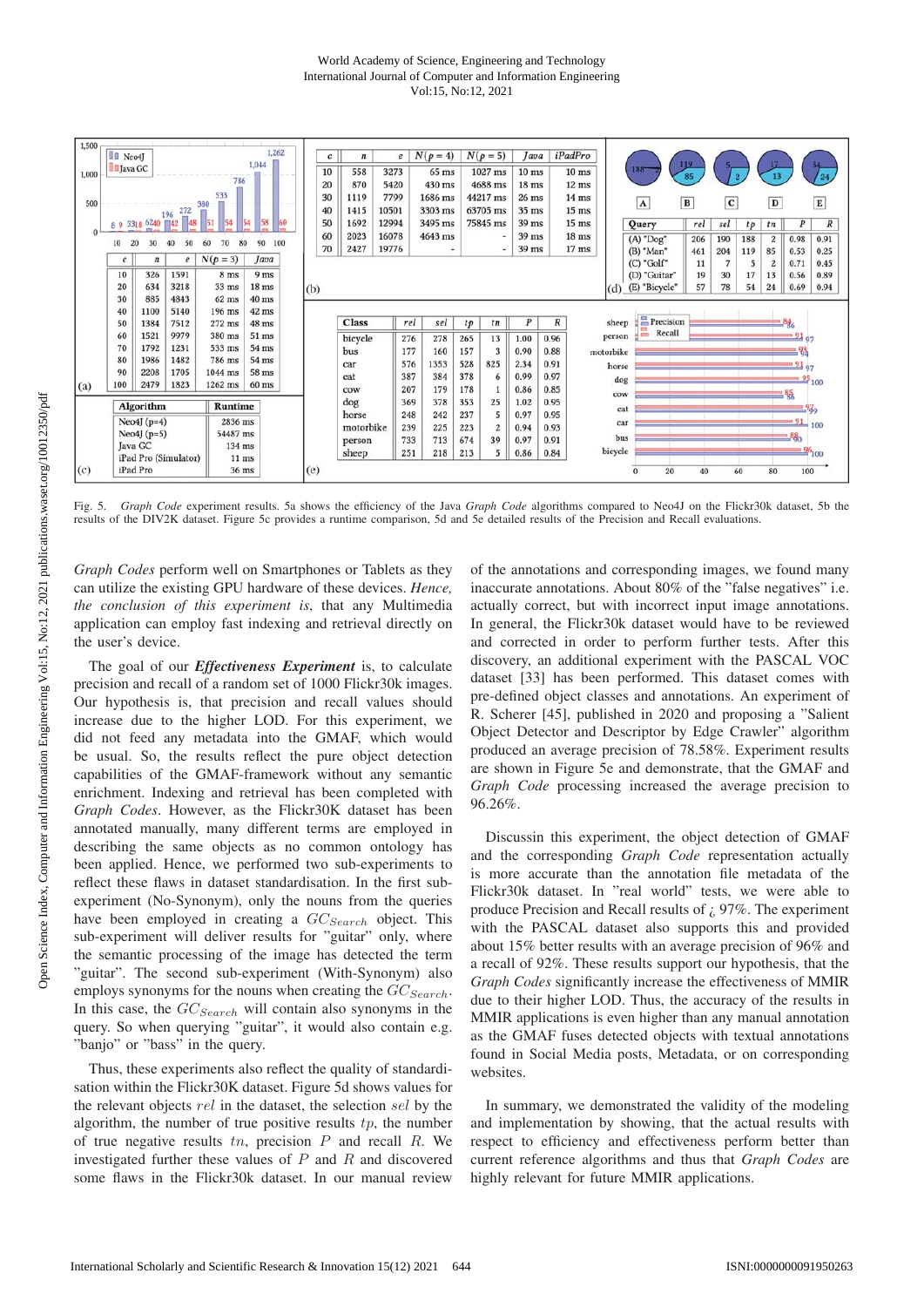## VI. CONCLUSION AND FUTURE WORK

In this paper we presented *Graph Codes* with corresponding mathematical and algorithmic methods and objectives. We discussed the mathematical model of the algorithms and the advantages of matrix calculations compared to graphtraversal operations, by ensuring that *Graph Codes* can be regarded semantically equivalent. We showed results from experiments which support, that *Graph Codes* provide a fast and easy-to-implement solution for MMIR applications, which utilizes feature graph structures. Our experiments show, that calculations in the 2D matrix space significantly outperform graph-traversal algorithms and that the implementation of *Graph Codes* can be satisfactorily ported to any device (e.g. tablets or smartphones). *Graph Codes* do not require any databases or other prerequisites and can be executed directly within any application. This facilitates installation and deployment of *Graph Code* based applications.

We also discovered some open remaining challenges. As we have been focusing here on images, further research with respect to the application of *Graph Codes* to text, audio and video assets is possible. This would significantly increase the detected LOD in the MMFGs, when features of various Multimedia types are fused into a single MMFG. Another major challenge is, that a well annotated set of sample data for high-resolution, feature-rich MMIR applications has to be created. Our future work will address these challenges to further show, that *Graph Codes* provide a highly efficient extension to Multimedia Databases for indexing and retrieval.

#### **REFERENCES**

- [1] E. Spyrou, D. Iakovidis, and P. Mylonas, *Semantic Multimedia Analysis and Processing*. Boca Raton, Fla: CRC Press, 2017, ISBN: 978-1-351- 83183-3.
- [2] C. J., "Social media statistics & facts", Statista Inc., https://www.statista.com/topics/1164/social-networks/, Aug. 2020.
- [3] W3C.org, "W3c semantic web activity", W3C.org, http://w3.org/2001/sw, Tech. Rep., Jul. 2020.
- [4] N. Inc. (2020). "Neo4j", [Online]. Available: https:// neo4j . com, Download: 01.10.2020.
- [5] S. Wagenpfeil, F. Engel, P. M. Kevitt, and M. Hemmje, "Ai-based semantic multimedia indexing and retrieval for social media on smartphones", *Information*, vol. 12, no. 1, 2021, ISSN: 2078-2489. DOI: 10. 3390/info12010043. [Online]. Available: https://www.mdpi.com/2078- 2489/12/1/43.
- [6] S. Wagenpfeil, "Gmaf prototype", University of Hagen, Faculty of Mathematics and Computer Science, http://diss.step2e.de:8080/GMAFWeb/, Tech. Rep., Jul. 2020.
- [7] ——, (Sep. 2021). "Github repository of gmaf and mmfvg", [Online]. Available: https : / / github . com / stefanwagenpfeil / GMAF/, Download: 03.10.2020.
- [8] S. Wagenpfeil and M. Hemmje, *Towards ai-bases semantic multimedia indexing and retrieval for social media on smartphones*, SMAP 2020 Conference, Sep. 2020.
- [9] J. Beyerer, M. Richter, and M. Nagel, *Pattern Recognition Introduction, Features, Classifiers and Principles*. Berlin: Walter de Gruyter GmbH & Co KG, 2017, ISBN: 978-3-110-53794-9.
- [10] O. Kurland and J. S. Culpepper, "Fusion in information retrieval: Sigir 2018 half-day tutorial", in *The 41st International ACM SIGIR Conference on Research and Development in Information Retrieval*, ser. SIGIR '18, New York, NY, USA: Association for Computing Machinery, 2018, 1383–1386, ISBN: 9781450356572. DOI: 10. 1145/ 3209978. 3210186. [Online]. Available: https://doi.org/10.1145/3209978.3210186.
- [11] J. Leveling, "Interpretation of coordinations, compound generation, and result fusion for query variants", in *Proceedings of the 36th International ACM SIGIR Conference on Research and Development in Information Retrieval*, ser. SIGIR '13, Dublin, Ireland: Association for Computing Machinery, 2013, 805–808, ISBN: 9781450320344. DOI: 10 . 1145 / 2484028.2484115. [Online]. Available: https://doi.org/10.1145/2484028. 2484115.
- [12] A. Bhute, B. Meshram, and H. Bhute, "Multimedia indexing and retrieval techniques: A review", *International Journal of Computer Applications*, vol. 58, pp. 35–42, Nov. 2012. DOI: 10.5120/9264-3443.
- [13] M. S. Lew, N. Sebe, C. Djeraba, and R. Jain, "Content-based multimedia information retrieval: State of the art and challenges", *ACM Trans. Multimedia Comput. Commun. Appl.*, vol. 2, no. 1, 1–19, Feb. 2006, ISSN: 1551-6857. DOI: 10.1145/1126004.1126005. [Online]. Available: https://doi.org/10.1145/1126004.1126005.
- [14] C. Hernández-Gracidas, A. Juárez, L. E. Sucar, M. Montes-y Gómez, and L. Villaseñor, "Data fusion and label weighting for image retrieval based on spatio-conceptual information", in *Adaptivity, Personalization and Fusion of Heterogeneous Information*, ser. RIAO '10, Paris, France: Le Centre des Hautes etudes Internationales, 2010, 76–79.
- [15] R. Dufour, Y. Estève, P. Deléglise, and F. Bechet, "Local and global models for spontaneous speech segment detection and characterization", Jan. 2010, pp. 558 –561. DOI: 10.1109/ASRU.2009.5372928.
- [16] V. S. Subrahmanian, *Principles of Multimedia Database Systems*. San Francisco: Morgan Kaufmann Publishers, 1998, ISBN: 978-1-558-60466- 7.
- [17] Shih-Fu Chang, T. Sikora, and A. Purl, "Overview of the mpeg-7 standard", *IEEE Transactions on Circuits and Systems for Video Technology*, vol. 11, no. 6, pp. 688–695, 2001.
- [18] FFMpeg.org, "Ffmpeg documentation", FFMpeg.org, http://ffmpeg.org, Tech. Rep., Jul. 2020.
- [19] X. Mu, "Content-based video retrieval: Does video's semantic visual feature matter?", in *Proceedings of the 29th Annual International ACM SIGIR Conference on Research and Development in Information Retrieval*, ser. SIGIR '06, Seattle, Washington, USA: Association for Computing Machinery, 2006, 679–680, ISBN: 1595933697. DOI: 10 . 1145/1148170.1148314. [Online]. Available: https://doi.org/10.1145/ 1148170.1148314.
- [20] F. Gurski, D. Komander, and C. Rehs, "On characterizations for subclasses of directed co-graphs", *CoRR*, vol. abs/1907.00801, 2019. arXiv: 1907.00801. [Online]. Available: http://arxiv.org/abs/1907.00801.
- [21] yWorks GmbH, "Yed graph editor", yWorks GmbH, https://www.yworks.com/products/yed, Tech. Rep., Aug. 2020.
- [22] Sciencedirect.com. (2020). "Adjacency matrix", [Online]. Available: https://www.sciencedirect.com/topics/mathematics/adjacency-matrix.
- [23] G. Fischer, *Lineare Algebra*. Springer Spektrum, 2014, ISBN: 978-3- 658-03945-5.
- [24] Y. Yuan, G. Wang, L. Chen, and H. Wang, "Graph similarity search on large uncertain graph databases", *The VLDB Journal*, vol. 24, no. 2, pp. 271–296, Apr. 2015, ISSN: 0949-877X. DOI: 10.1007/s00778-014- 0373-y. [Online]. Available: https://doi.org/10.1007/s00778-014-0373 y.
- [25] M. Needham, *Graph Algorithms*. 1005 Gravenstein Highway North Sebastopol CA 95472: O'Reilly Media Inc., 2019, ISBN: 978-1-492- 05781-9.
- [26] J. Qiu, Y. Dong, H. Ma, J. Li, K. Wang, and J. Tang, "Network embedding as matrix factorization: Unifying deepwalk, line, pte, and node2vec", *CoRR*, vol. abs/1710.02971, 2017. arXiv: 1710 . 02971. [Online]. Available: http://arxiv.org/abs/1710.02971.
- [27] T. R. Conference. (Jan. 2020). "Datasets", [Online]. Available: https: //trec.nist.gov/data.html.
- [28] T. D. Science. (Nov. 2018). "Over 1.5 tb's of labeled audio datasets", [Online]. Available: https://towardsdatascience.com/a-data-lakes-worthof-audio-datasets-b45b88cd4ad.
- [29] Google.com. (Jan. 2021). "A large and diverse labeled video dataset for video understanding research", [Online]. Available: http://research. google.com/youtube8m/.
- [30] P. Young. (2016). "From image descriptions to visual denotations: New similarity metrics for semantic inference over event descriptions", [Online]. Available: http://shannon.cs.illinois.edu/DenotationGraph/.
- [31] E. Agustsson and R. Timofte, "Ntire 2017 challenge on single image super-resolution: Dataset and study", in *The IEEE Conference on Computer Vision and Pattern Recognition (CVPR) Workshops*, 2017. [Online]. Available: http : / / www . vision . ee . ethz . ch / ∼timofter / publications/Agustsson-CVPRW-2017.pdf.